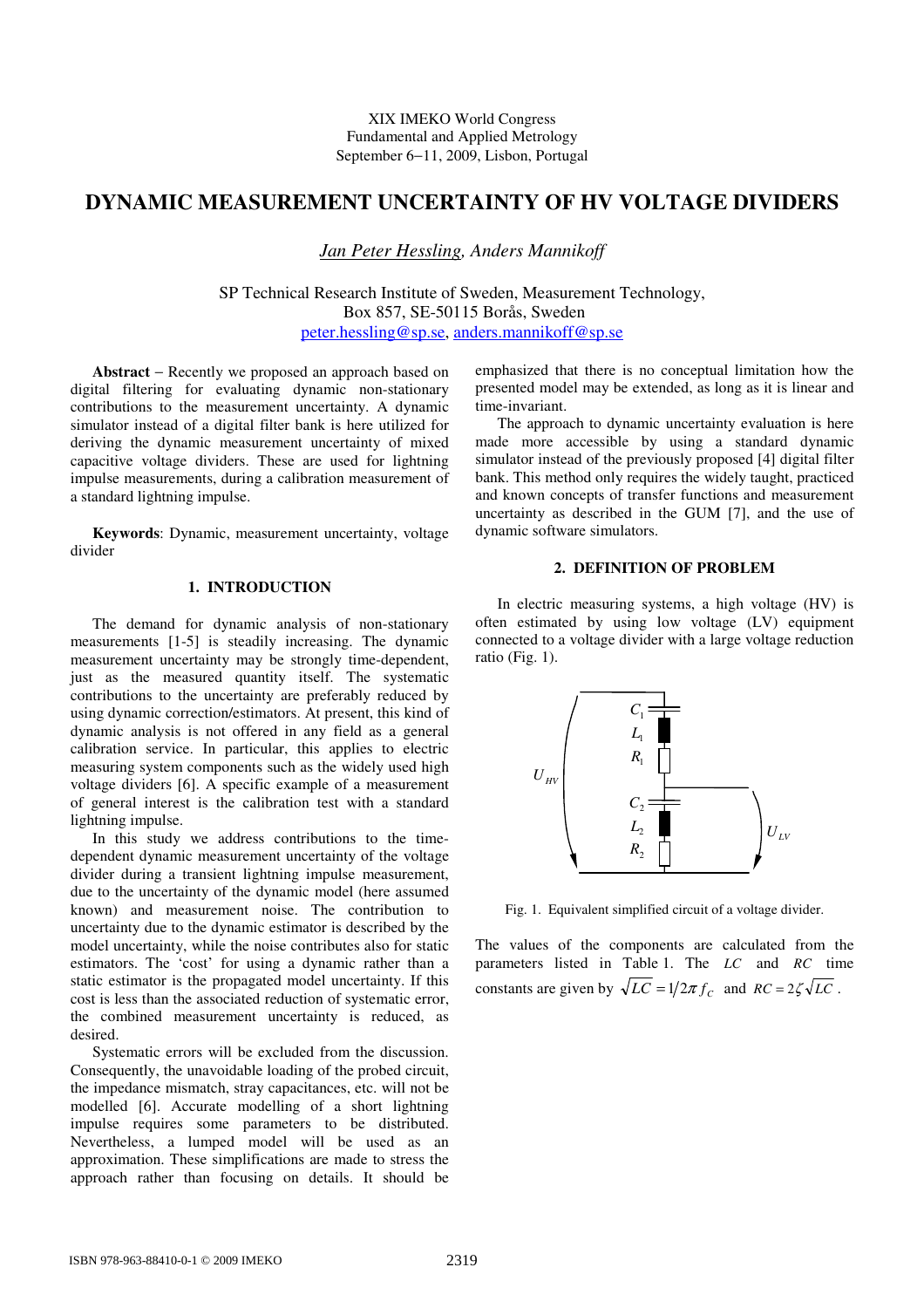Table 1. Parameters of voltage divider measurement system.

| Parameter Value |                                                                            | Description                                                                                                                                                                                                                                                                                                                                       |
|-----------------|----------------------------------------------------------------------------|---------------------------------------------------------------------------------------------------------------------------------------------------------------------------------------------------------------------------------------------------------------------------------------------------------------------------------------------------|
| K               | 1/1000                                                                     | Nominal ratio of voltage division                                                                                                                                                                                                                                                                                                                 |
| $f_C$           | $[2.3 \ 0.8]$                                                              | Resonance freq. (MHz) HV, LV circuits                                                                                                                                                                                                                                                                                                             |
| $\zeta$         | $ 1.2 \t0.4 $                                                              | Relative damping HV, LV circuits                                                                                                                                                                                                                                                                                                                  |
| $f_{S}$         | 10                                                                         | Sampling rate (MHz) of dyn. estimator                                                                                                                                                                                                                                                                                                             |
| $u_K$           | 2                                                                          | Relative unc. $(\%)$ of static gain K                                                                                                                                                                                                                                                                                                             |
| $u_{LV}$        | 60                                                                         | Signal to noise ratio (dB) LV                                                                                                                                                                                                                                                                                                                     |
| $u_{\rm P}^2$   | $2^2$<br>$1^2$<br>$\theta$<br>$10^{-4}$<br>0<br>$\overline{0}$<br>$\theta$ | $1^2$<br>$\overline{0}$<br>$\overline{0}$<br>$\boldsymbol{0}$<br>$\Omega$<br>$10^2$ $2^2$ 0 0<br>$2^2$ $5^2$ 0 0<br>0 0 1 <sup>2</sup> 0.5 <sup>2</sup><br>$\Omega$<br>$\Omega$<br>Covariance<br>$0.5^2$<br>matrix<br>$\overline{0}$<br>0 0 $0.5^2$ $8^2$<br>$1^2$<br>$1^2$<br>6 <sup>2</sup><br>$\overline{0}$<br>$\mathbf{0}$<br>$\overline{0}$ |

The measurand is the high voltage input  $U_{HV}$ , while the measured signal is the low voltage output  $U_{LV}$ . By the standard rule of voltage division, the transfer function is readily found,

$$
H(s) = \frac{U_{LV}}{U_{HV}} = K \cdot H_{DYN}(s)
$$
  
\n
$$
K = \frac{C_{HV}}{C_{LV}}, \quad H_{DYN}(s) = \frac{1 + (RC)_{LV} s + (LC)_{LV} s^2}{1 + (RC)_{HV} s + (LC) H_{HV} s^2}
$$
 (1)

*U*

Usually, a *static* estimator  $H_S^{-1} = K^{-1}$  is used. In a more general setting, a *dynamic* estimator  $H_D^{-1}(s)$  should also be applied. It is derived from a prototype given by the inverse transfer function,  $H_{DYN}^{-1}(s)$ . For any physical system the application of this prototype is ill-conditioned due to the bandwidth limitation of the measurement system and results in a noise level of the estimated measurand without any definite bound. The prototype can also be unstable. In general it has to be regularized by means of filtering, stabilized as well as mapped to discrete time for sampled data [3]. Here however, the simple model does not have any bandwidth limitation as stray capacitances etc. have been excluded. The model (1) is therefore not strictly proper and only correct up to the bandwidth. As an unusual exception, the estimator will be chosen equal to its prototype  $H_{\text{DYN}}^{-1}(s)$ . To this estimator there should also be an associated measurement uncertainty.

## **3. MEASUREMENT UNCERTAINTY**

Just as the estimator is split into a static and a dynamic part, so will also the contributions to measurement uncertainty be,

$$
u_C^2 = u_G^2 + u_M^2 + u_N^2. \tag{2}
$$

Linear static  $(u_G)$ , dynamic model  $(u_M)$ , and measurement noise  $(u_N)$  contributions are here included.

This study will address the practical evaluation of  $u_G^2$ ,  $u_M^2$ and  $u_N^2$ , but will exclude all systematic errors as well as non-linear static uncertainty contributions. The general form of these contributions was previously derived [4]:

$$
u_G^2(t) = c_K^2 u_K^2(t) = u_K^2(t)
$$
  
\n
$$
u_M^2(t) = \text{Tr}(c_P^2(t) \cdot u_P^2)
$$
  
\n
$$
u_N^2(t) = c_N^2 u_{LV}^2(t), \quad c_N = ||h_D^{-1}||
$$
\n(3)

All uncertainties and co-variances will here be given relative to nominal values for the corresponding parameters. The static sensitivity  $c_K$  is then equal to unity. The adiabatic [4] measurement noise is  $u_{LV}(t)$  with related constant sensitivity given by  $\Vert h_D^{-1} \Vert$ , the quadratic norm of the impulse response of the dynamic estimator. The relative covariance matrix of the dynamic model parameters  $P = \{R_1, L_1, C_1, R_2, L_2, C_2\}$  is denoted  $u_P^2$  and is given in Table 1. The diagonal elements are thus the squared relative uncertainty for all parameters  $\{R_1, L_1, C_1, R_2, L_2, C_2\}$ . The associated sensitivities are generally strongly timedependent *signals*  $\xi(t)$ . For every instant of time,  $\xi(t)$  is a column vector which is expanded into an outer product matrix  $c_{\rm P}^2(t) = \xi(t)\xi^T(t)$ .

As in the GUM, the sensitivity signals will be found by a linearization of the model equation of the measurement. For a dynamic measurement, the model equation is a differential equation [1,4]. Applying the Laplace transform, an algebraic equation results which can be linearized,

$$
\frac{\Delta H_D^{-1}}{H_D^{-1}} = \sum_{\mathbf{P}} \frac{\Delta \mathbf{P}}{\mathbf{P}} \frac{d \ln H_D^{-1}}{d \ln \mathbf{P}} \equiv \sum_{\mathbf{P}} \frac{\Delta \mathbf{P}}{\mathbf{P}} E_{\mathbf{P}}(s) \tag{4}
$$

The sensitivity signals  $\xi(t)$  which propagate the dynamic model uncertainties are found by convolving the corresponding impulse responses  $e_{\rm p}(t)$  of the error systems  $E_{\rm P}(s)$  with the estimated measurand  $\hat{u}_{HV}(t)$ ,

$$
\xi(t) = (e_{P} * \hat{u}_{HV})(t), \quad e_{P}(t) = [e_{R1}(t), e_{L1}(t), \dots e_{C2}(t)]^{T} \quad (5)
$$

To evaluate these convolutions, digital filtering may be used as in [4]. Another alternative which will be pursued here is to use a dynamic simulator (section 3.1).

How the covariance matrix  $u_{\rm p}^2$  can be determined is not addressed here as it is assumed known. Within the framework of dynamic metrology [1] it is considered as a part of system identification [8,9] of a calibration measurement. Traditional methods of identification are preferably used for this task. Only the propagation of uncertainty from input to output variables specific to metrology is considered here.

#### *3.1. Sensitivity to dynamic model uncertainty*

The simulation of the sensitivity signals for the dynamic estimator as well as the estimator itself was made with the general dynamic simulator Simulink of Mathworks inc. [10].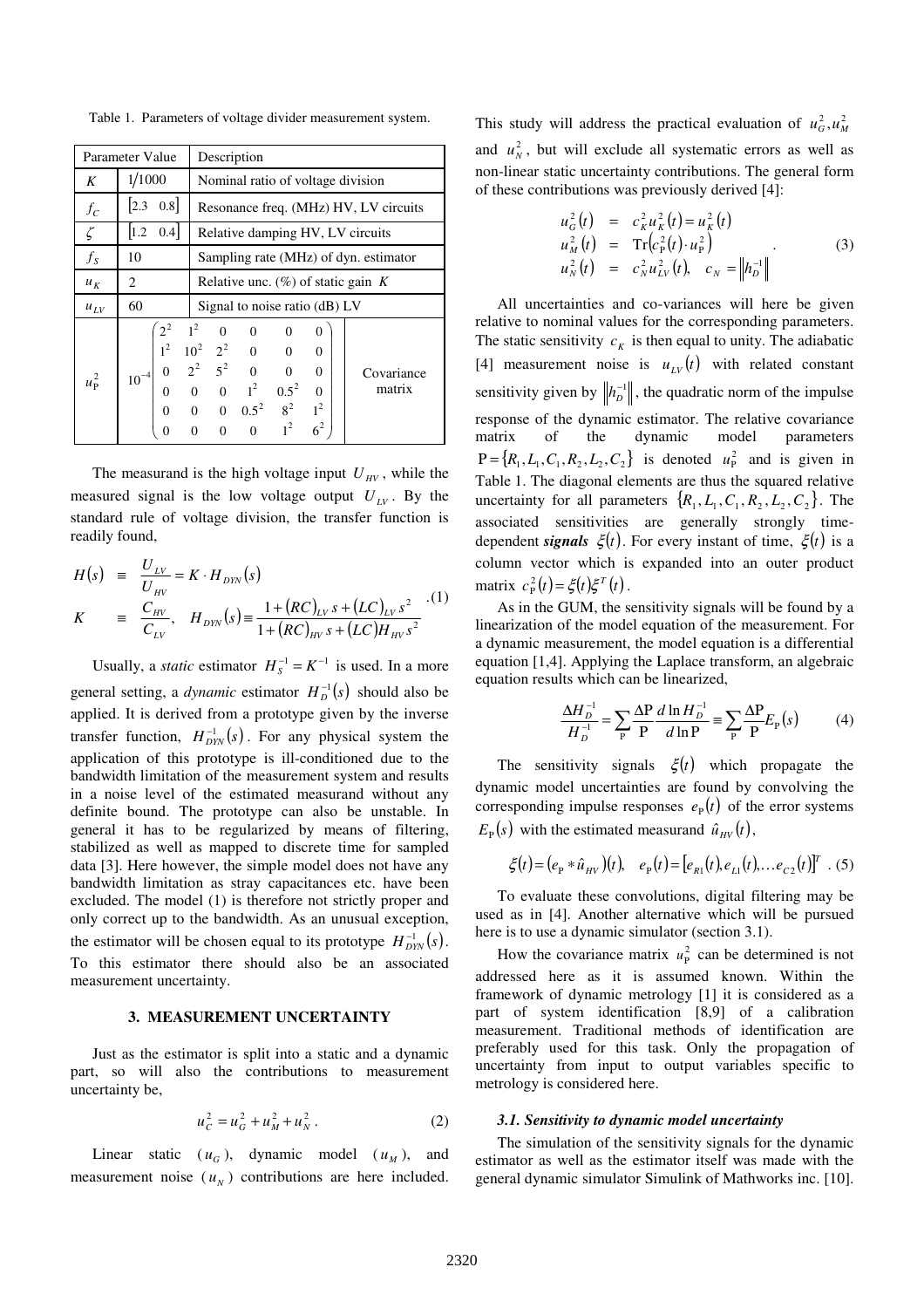The models are shown in Fig. 2. The sensitivity signals depend on the measured signal and are displayed in section 4.



Fig. 2. Simulink model for estimation and generation of dynamic model sensitivity signals. The relative parameters are defined by  $Xq \equiv X_q / X_{HV}$ , where  $X = \{R, L, C\}$ ,  $q = \{1, 2\}$  and  $X_{HV}$  the total for the HV circuit. The RC and LC constants for the HV/LV circuits are labelled RC\_HV/RC\_LV and LC\_HV/LC\_LV , respectively.

#### *3.2. Sensitivity to measurement noise*

The measurement noise is here assumed to be uncorrelated/white. As the estimator is not strictly proper, the bandwidth of estimation will be set by the Nyquist frequency rather than the conventional low-pass noise filter [3]. The sensitivity  $c_N$  will hence depend on the sampling rate and its calculation is also more complex than usual. First, extract the proper part  $H_P^{-1}$  of the dynamic estimator  $H_D^{-1}$  ,

$$
H_P^{-1} = \frac{1 + (RC)_{HV} s - [1 + (RC)_{LV} s](LC)_{HV} / (LC)_{LV}}{1 + (RC)_{LV} s + (LC)_{LV} s^2}.
$$
 (6)

The impulse response (Fig. 3**)** is then robustly found by differentiating its simulated step response.



Fig. 3. Simulated impulse response of the estimator  $h_P^{-1}(t)$ .

Finally, the sensitivity to measurement noise is found for any sampling rate  $f_s = T_s^{-1}$  by sampling, scaling and concatenating with the non-proper part  $h_c^{-1}$  of  $h_D^{-1}$  which results in a Dirac-delta impulse response,

$$
c_N = ||h^{-1}|| = ||[h_c^{-1} \quad T_s h_p^{-1}(kT_s) ||, \quad h_c^{-1} = \frac{(LC)_{HV}}{(LC)_{LV}} = K \quad (7)
$$

For the chosen sampling rate  $f_s = 10$  MHz,  $c_N = 0.70$ .

## **4. LIGHTNING IMPULSE MEASUREMENT**

The general results for the voltage divider will here be applied to the measurement of a normalized standard  $1.2\mu s/50\mu s$  lightning pulse [11]. It is here constructed from an ideal step by means of high pass filtering. The resulting dynamic model sensitivities are shown in Fig. 4, while the dynamic measurement uncertainty components and the total are displayed in Fig. 5.



Fig. 4. Time-dependent sensitivities to dynamic model parameters.